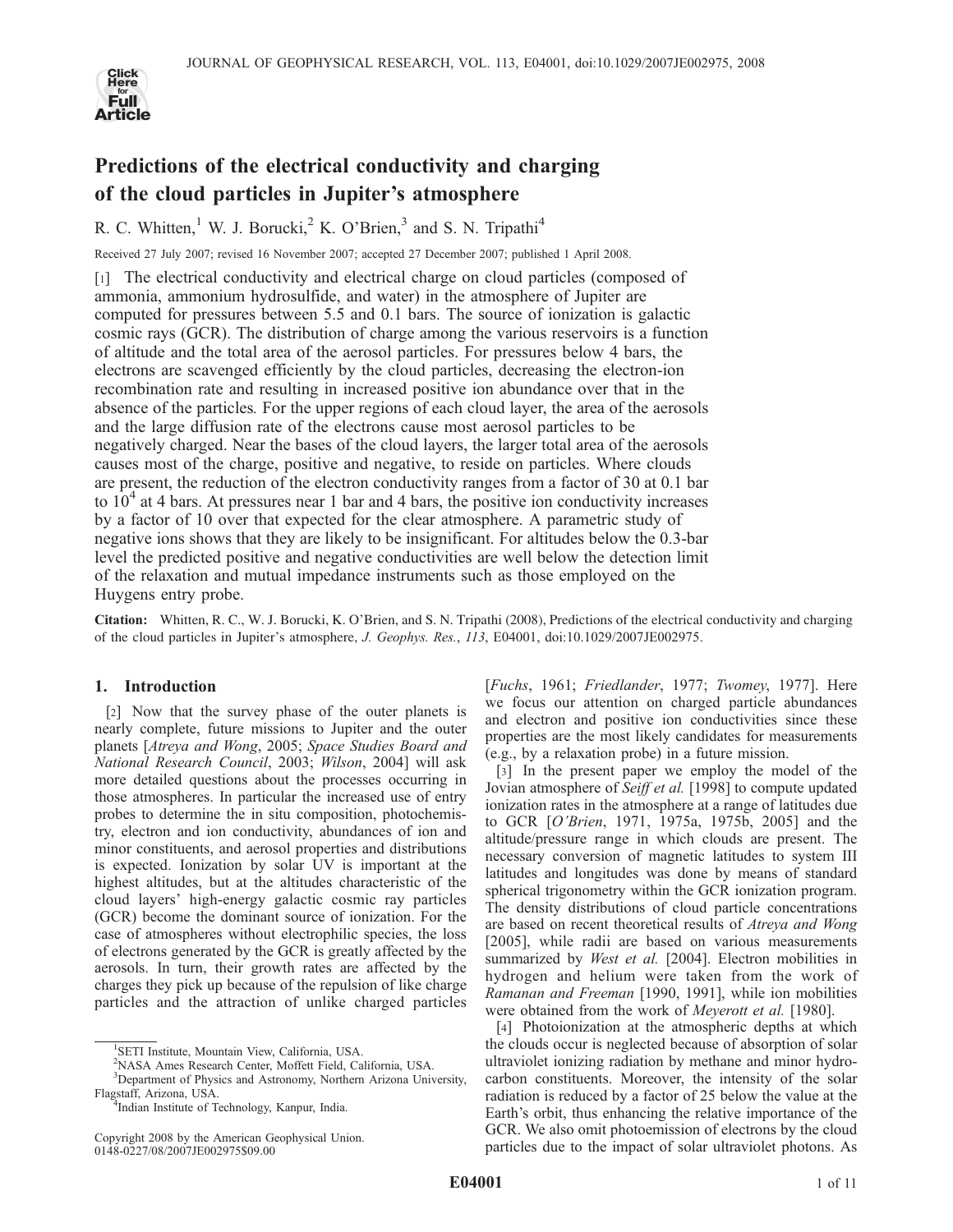

Figure 1. Atmospheric pressure and temperature as functions of altitude from Seiff et al. [1998].

Borucki and Whitten [2008] show, that process was completely negligible for the Titan haze particles observed by Tomasko et al. [2005], and we expect it to be similarly negligible for Jupiter.

[5] In this paper we report predictions of electron and ion concentrations, charge distributions on the cloud particles and the atmospheric electrical conductivities due to electrons and ions. We find that the clouds act as large reservoirs for negative charge because of the rapid attachment of electrons and the large total surface area of the particles. As a result of large uncertainties in many of the parameters such as cloud densities and particles sizes and shapes and reaction rates, our results are characterized by substantial uncertainties. Nevertheless, they provide valid order-ofmagnitude estimates that can guide planning for future probe missions that seek to measure atmosphere and cloud electrical properties.

## 2. Atmospheric Environment and Cloud **Properties**

[6] Pertinent parts of the model atmosphere of Seiff et al. [1998] that are based on results obtained from the Galileo probe. Since the probe entered a hot spot in the North Equatorial Belt, atmospheric properties for the midlatitude region may be slightly different. However, because of other, greater uncertainties, especially cloud properties, the use of the Seiff et al. model is adequate for this study. We note that following Seiff et al. [1998], altitude zero is taken to coincide with 1.0 bar atmospheric pressure. The variation of pressure and temperature with altitude is illustrated in Figure 1. Methane is also present with a mixing ratio of about 2  $\times$  10<sup>-3</sup> [Niemann et al., 1996]. As discussed above, methane, ammonia, and various hydrocarbon minor constituents are important in attenuating solar ultraviolet radiation that might cause photoemission of electrons from cloud particles.

[7] Using observations from the Voyager spacecraft, Atreya and Wong [2005] assumed steady state conditions and employed thermodynamic principles to compute cloud masses for three cloud layers, the upper composed of  $NH<sub>3</sub>$ ice, the intermediate composed of NH4SH ice and the lowest of water ice. Cloud number density distributions are shown in Figure 2.

[8] We have terminated our computations at 5.5 bars (-58 km altitude) because this region contains Jupiter's three major cloud regimes and the existence of deeper water-ammonia cloud is questionable. The particle densities that correspond to the sizes are as follows [from West et al., 2004]:

NH3 ice 
$$
- 0.7 \mu
$$
, NH4SH ice  $- 1.2 \mu$ , H2O  $- 5.0 \mu$ 

#### 3. Ion Production by Galactic Cosmic Rays

[9] Atmospheric ionization by galactic cosmic rays has been investigated extensively by one of the authors [O'Brien, 1969, 1970, 1971, 1972, 1975a, 1975b, 2005; O'Brien et al., 1996]. For brevity only the results of the computations are presented here for system III latitudes  $30^{\circ}$ ,  $45^{\circ}$ , and  $60^{\circ}$  and longitude  $90^{\circ}$  in Figures 3a and Figures 3b Details of the computational method are presented in Appendix A. The effect of Jupiter's magnetic dipole tilt of  $10^{\circ}$  was included in the calculation.

[10] The computed ionization rates for GCR at three system III latitudes and 90° longitude are illustrated in Figures 3a (solar minimum) and 3b (solar maximum). Note that the ionization profiles for solar minimum and maximum are sufficiently close that only solar minimum will be used in the computations of electron and ion abundances and particle charge distributions. Also, ionization of  $H_2$  and He are combined within the program.

[11] In the following work we have assumed that the positive ions created by GCR ionization are  $H_2^+$  (mass = 2 amu and  $He<sup>+</sup>$  (mass = 4 amu). These ions undergo series of reactions with neutral atmospheric molecules, yielding heavy ions with masses approaching 100 amu. The chemistry that results in the formation of these ions is discussed in Appendix B. In order to assess the effect of the uncer-



Figure 2. Cloud density distributions.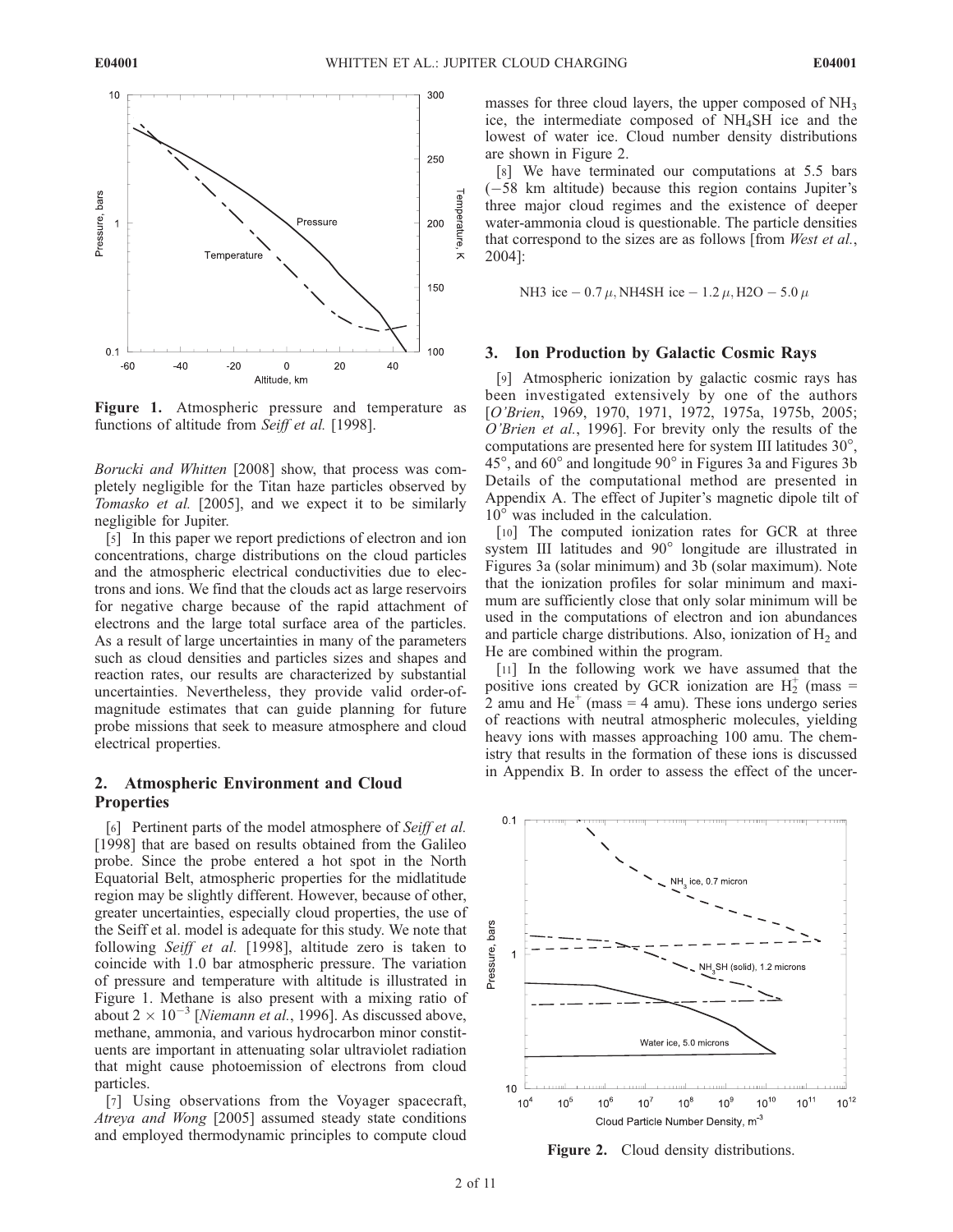

Figure 3a. Combined ionization rates of hydrogen and helium at  $30^\circ$ ,  $45^\circ$ , and  $60^\circ$  latitude and longitude  $90^\circ$ , solar minimum.

tainty in ion masses, we performed computations of electron and ion abundances for both small and large ion masses. The results show little sensitivity to the assumed masses and are discussed later. Ion and electron mobilities and diffusivities for the heavy ions are presented in Appendix D. Negative ions, discussed in Appendix C, are not likely to be important because of the apparent absence of electron attaching species in sufficient abundance and because electron attachment to the cloud particles alone reduces the electron abundances to very low values.

#### 4. Computational Method

[12] Our model of the electrical charging of the aerosol particles is nearly identical to that discussed in an earlier paper on Titan [*Borucki et al.*, 2006]. Briefly stated, it is based on the work of Natanson [1960], Parthasarathy [1976] and especially Jensen and Thomas [1991].

[13] The rate equations for the electron and positive ion densities at each altitude are

$$
\frac{dn_e}{dt} = Q - \{\alpha_1 + \alpha_2([H_2] + [He])\}n_e n_+ - d_e n_e \tag{1}
$$

$$
\frac{dn_+}{dt} = Q - \{\alpha_1 + \alpha_2([H_2] + [He])\}n_e n_+ - d_+ n_+ \tag{2}
$$

The requirement that every volume of space be electrically neutral imposes the condition;

$$
zp + n_+ - n_e = 0 \tag{3}
$$

where zp is the charge on the aerosol particles, given by

$$
zp = \sum_{i,p} pN_{i,p} \tag{4}
$$

Here,

- Q molecular ionization rate  $(m^{-3} s^{-1})$  due to energetic particle radiation;
- $\alpha_1$  electron-positive ion dissociative recombination coefficient;
- $\alpha_2$  pressure-dependent electron-positive ion three-body recombination coefficient (m<sup>3</sup> s<sup>-1</sup>);
- de combined diffusion/effusion rate of electrons to aerosol particles  $(s^{-1})$ ;
- d+ combined diffusion/effusion rate of positive ions  $(s^{-1})$  to aerosol particles;
- $n_e$  electron density (m<sup>-3</sup>);
- $n_+$  positive ion density  $(m^{-3})$ ;
- N total number density of aerosols  $(m^{-3})$ ;
- $N_{i,p}$  number density of aerosols in size bin "i" and with charge state "p";
	- zp total charge on the aerosols with sign  $(m^{-3})$ .

[14] The reduction of ions and electrons due to the presence of the aerosols is calculated by the method described by Borucki et al. [2006]:

$$
N_{i,p}\nu_p^{i,+}n_+ + N_{i,p}\nu_p^{i,e}n_e = N_{i,p+1}\nu_{p+1}^{i,e}n_e + N_{i,p-1}\nu_{p-1}^{i,+}n_+ \tag{5}
$$

where  $N_{i,p}$  is the fractional concentration of aerosol particles with size "i" and charge "p,"  $\nu_p^{i,e}$  is the capture rate coefficient for electrons by particles with charge  $p (m^3 s^{-1})$ , and  $\nu_p^{i,+}$  is the capture rate coefficient for positive ions by aerosols with charge p (m<sup>3</sup> s<sup>-1</sup>). The " $\nu$ " are dependent upon the aerosol particle radius (size mode) as well as charge. The solution of the charge balance equations under steady state conditions has been described in detail by Borucki et al. [2006] and is not repeated here.

[15] The positive ion-electron dissociative recombination coefficient  $\alpha_1$  is taken as  $4.0 \times 10^{-12}$  m<sup>3</sup> s<sup>-1</sup> [Mitchell, 1990]. This is a typical value for dissociative recombination coefficients for positive ions with some clustering with



Figure 3b. Combined ionization rates of hydrogen and helium at  $30^\circ$ ,  $45^\circ$ , and  $60^\circ$  latitude and longitude  $90^\circ$ , solar maximum.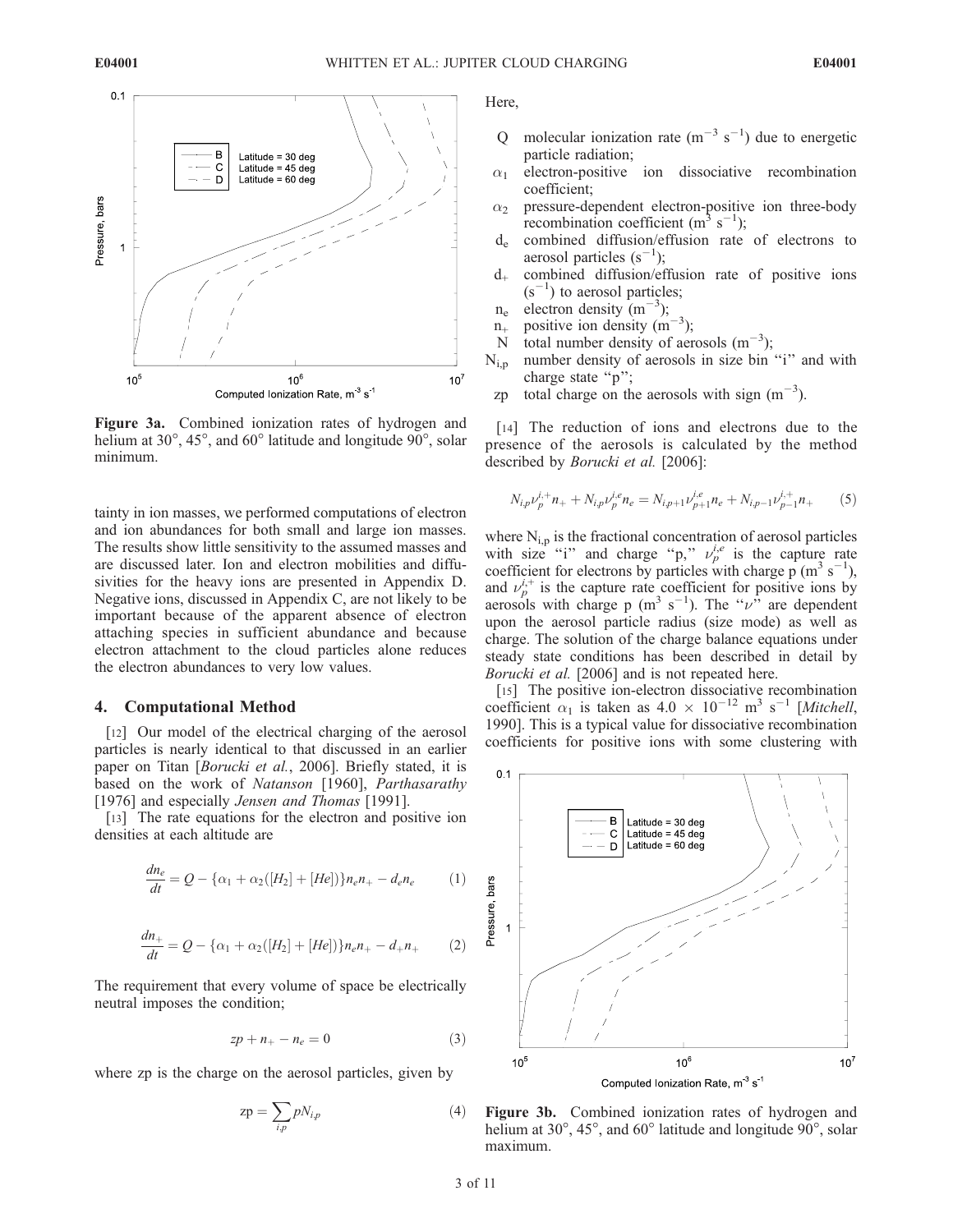

Figure 4. Variation of large ion mass with altitude (see Appendix B for discussion).

neutral molecules [*Banks and Kockarts*, 1973];  $\alpha_2$  is the pressure-dependent three-body recombination cross section for electrons with positive ions and positively charged embryos and is given by

$$
\alpha_2 = 2 \times 10^{-37} (300/T)^{2.5} \times ([H_2] + [He]) \text{ m}^3 \text{ s}^{-1}
$$
 (6)

It is important at high pressure and is consistent with that from Smith and Church [1977]. Here T is the absolute atmospheric temperature in kelvins, and  $H_2$  and He are the hydrogen and helium number densities, respectively, in  $m^{-3}$ .

## 5. Results

[16] In order to learn if the formation of heavy positive ions by reaction with various hydrocarbon and ammonia



Figure 6. Electron and ion densities without clouds present, 45<sup>°</sup> latitude, 90<sup>°</sup> longitude, solar minimum. Large mass positive ions (Figure 4).

molecules affects the ion and electron abundances, we performed computations for two cases of positive ion masses: one varying between 86 and 52 amu, pressure-/ altitude-dependent as illustrated in Figure 4 and discussed in Appendix B, and a second for light ions of mass 12 amu. The corresponding electron and ion abundances for heavy ions at solar minimum are shown in Figures 5, 6, and 7. Although the influence of the presence of the aerosols is quite evident, there is little dependence on latitude. Figure 8 shows the computed electron and ion abundances at 45<sup>o</sup> latitude for small ion mass (12 amu). The electron abundances do not differ at all and the ion abundances differ by a factor of at most about two from the ion profile shown in Figure 6, suggesting that electron and ion abundances are



Figure 5. Electron and ion densities without clouds present, 60° latitude, 90° longitude, solar minimum. Large mass positive ions (Figure 4).



Figure 7. Electron and ion densities without clouds present, 30° latitude, 90° longitude, solar minimum. Large mass positive ions (Figure 4).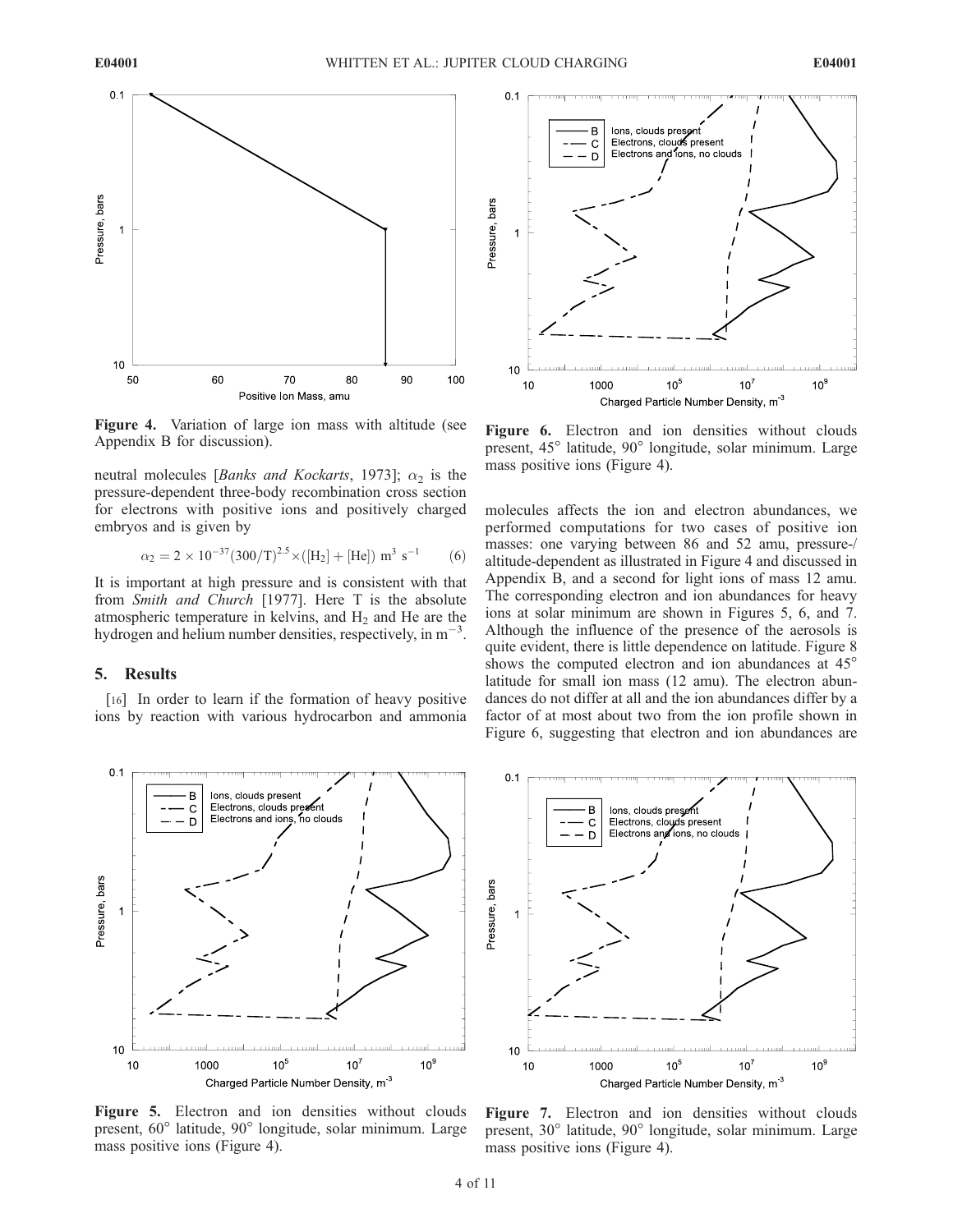$0.1$ 



Figure 8. Electron and ion densities without clouds present, 45<sup>°</sup> latitude, 90<sup>°</sup> longitude, solar minimum. Small mass positive ions (12 amu).

not very sensitive to ion mass and that any mass departures from Figure 4 will not cause significant error. Figures 5 through 8 also show the electron and ion abundances for the case of no clouds present. The profiles with no clouds present assume that electrophilic species are negligible and negative ions can be ignored. See Appendix C for a discussion of negative ions for both clouds present and clouds absent.

[17] The striking feature of the influence of the clouds as negative charge reservoirs is the very low number density of electrons at all atmospheric pressures included in this study 5.5 to 0.1 bars  $(-58$  to 45 km altitude). Electron densities are reduced by interaction with the cloud particles at all altitudes included in our computations. Thus the clouds serve as reservoirs for most of the negative charge by many orders of magnitude. Ion densities, on the other hand, are larger at all pressure/altitudes above 5.5 bars (-58 km altitude) than would be the case in the absence clouds. The increase in ion density is due to the much reduced rate of recombination with electrons. Migration of positive ions to the cloud particles is a relatively slow loss mechanism but, as will be shown later, does result in some positive charging of cloud particles. Since we terminate the lower cloud layer at 5.5 bars, the electron and ion abundances at 6.0 bars converge to the ''no cloud'' case, which is apparent in Figures 5 to 8. At 5.5 bars the loss of positive ions by collision with negatively charged particles is sufficient to reduce the ion number density below the value for no clouds present. While the ion number density profiles generally do not fall below the values for a clear atmosphere, they do show sharp deceases in the vicinity of the cloud particle maxima.

[18] Figures 9 through 11 illustrate the charge distributions on the aerosol particles at latitude  $60^\circ$ . For the lowest cloud layer, Figure 9 shows that the distribution peaks occur at a positive charge of about +6. However, the mean charge is negative as evidenced by the skewed shapes of the curves. The mean net negative charge per particle is very small



Figure 9. Charge distributions on lower cloud layer  $-5.0 \mu$ m aerosol particles.

(about  $10^{-3}$ ). However, the very large abundance of cloud particles (about  $10^{10}$  m<sup>-3</sup> at 5 bars) results in a total negative charge on the cloud particles of  $10^7 \text{ m}^{-3}$  while the abundance of free electrons shown in Figure 5 is only  $30 \text{ m}^{-3}$ . Figure 10 shows a somewhat similar behavior. However, Figure 11 shows that while the charge distributions are centered on small negative charges for pressures of 0.6 and 0.4 bar, they shift toward larger negative charges for lower pressures of 0.3 and 0.2  $\mu$ m. The reason for the shift is twofold: (1) larger electron abundances at the lower pressures (0.2 and 0.3 bar) and (2) a smaller number density of cloud particles. Thus there are more electrons per cloud particle for attachment to the particles.

[19] Table 1 presents the mean particle charge for each cloud layer. The mean particle charge on the cloud particles is negative for all altitudes except for the lower cloud level



Figure 10. Charge distributions on middle cloud layer aerosol  $-1.2 \mu$ m particles. The charge distributions at 1.5 and 1.7 bars nearly coincide.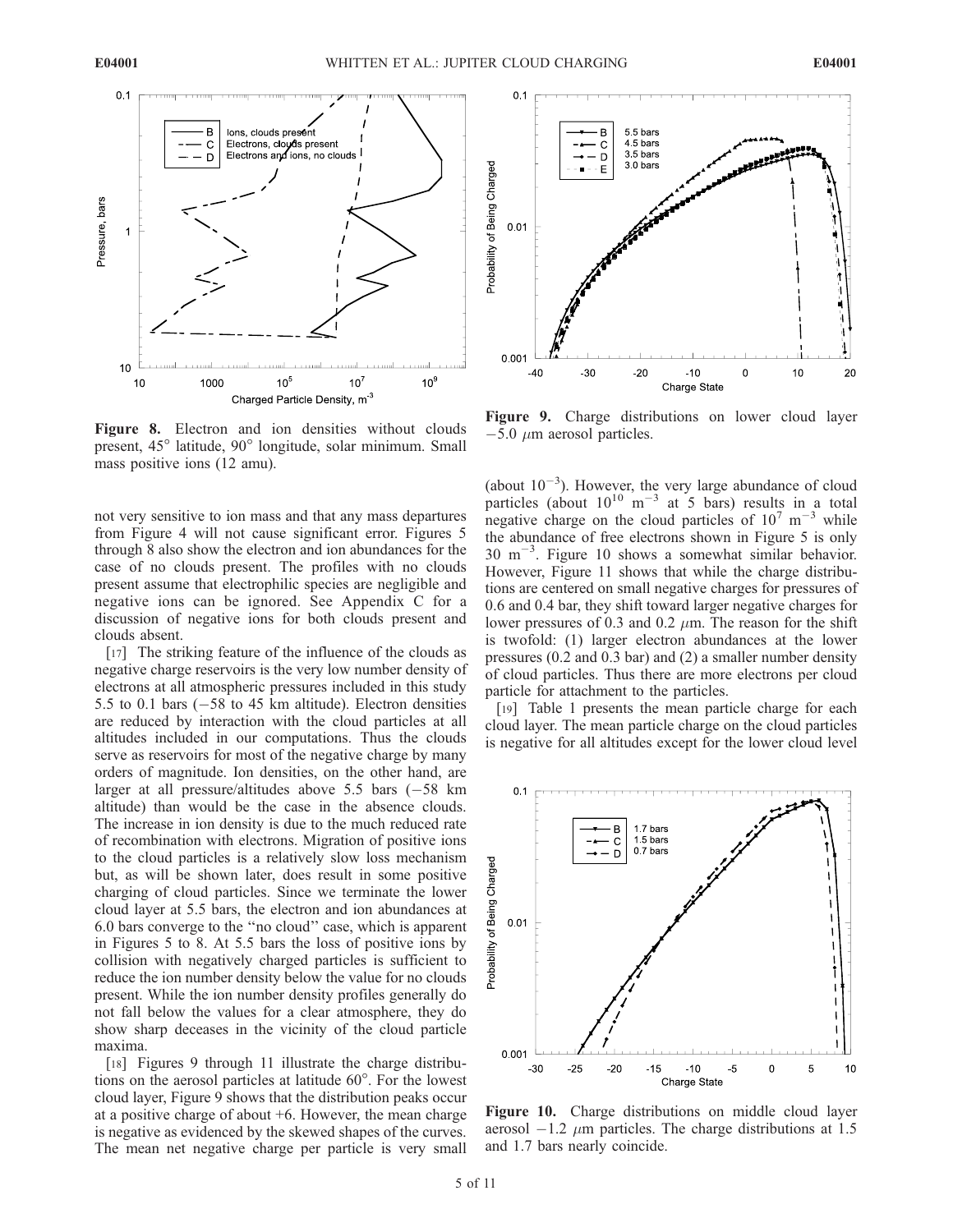

Figure 11. Charge distributions on upper cloud layer  $-0.25 \mu$ m aerosol particles.

(radius = 5.0  $\mu$ m) in the range 2.20 to 1.7 bars (-23.0 to -14.8 km) where the mean charge on the lower cloud particles (radius = 5.0  $\mu$ m) is positive. These charge states can be explained by the very low electron abundance caused by electron attachment to the particles and large ion abundance in that pressure range. Migration of ions to the particles is sufficiently fast compared to that of electrons that the particles experience a buildup of positive charge on the particles. At this altitude, the sum of the cloud particles when summed over both the middle and lower cloud layer is negative as expected from charge conservation.

[20] Figure 12 shows the loss rates for the ions. When clouds are present the dominant loss mechanism at all pressure altitudes is neutralization by negatively charged particles as opposed to electron recombination. Even in the few instances when mean particle charge is positive there are still large quantities of negatively charged particles for

Table 1. Mean Charge on Cloud Particles

| Altitude.<br>km | Pressure,<br>bars | High Cloud<br>Mean Charge | Middle Cloud<br>Mean Charge | Low Cloud<br>Mean Charge |
|-----------------|-------------------|---------------------------|-----------------------------|--------------------------|
| $-62.0$         | 6.0               | $0.0000E + 00a$           | $0.0000E + 00$              | $-8.7600E + 00$          |
| $-57.7$         | 5.5               | $0.0000E + 00$            | $0.0000E + 00$              | $-8.3860E-07$            |
| $-54.0$         | 5.0               | $0.0000E + 00$            | $0.0000E + 00$              | $-2.5220E-06$            |
| $-49.4$         | 4.5               | $0.0000E + 00$            | $0.0000E + 00$              | $-7.7390E-06$            |
| $-45.0$         | 4.0               | $0.0000E + 00$            | $0.0000E + 00$              | $-2.6210E-0.5$           |
| $-39.4$         | 3.5               | $0.0000E + 00$            | $0.0000E + 00$              | $-8.9350E-05$            |
| $-33.7$         | 3.0               | $0.0000E + 00$            | $0.0000E + 00$              | $-7.7570E-04$            |
| $-27.3$         | 2.5               | $0.0000E + 00$            | $0.0000E + 00$              | $-1.7970E-02$            |
| $-23.0$         | 2.2               | $0.0000E + 00$            | $-4.0910E-02$               | 5.1530E+00               |
| $-19.9$         | 2.0               | $0.0000E + 00$            | $-2.6150E-02$               | 5.0130E+00               |
| $-14.8$         | 1.7               | $0.0000E + 00$            | $-1.4660E-02$               | 4.6850E+00               |
| $-11.1$         | 1.5               | $0.0000E + 00$            | $-1.6860E-01$               | $0.0000E + 00$           |
| 0.0             | 1.0               | $0.0000E + 00$            | $-2.8392E-01$               | $0.0000E + 00$           |
| 8.7             | 0.7               | $-2.3570E-06$             | $-4.7810E-01$               | $0.0000E + 00$           |
| 12.1            | 0.6               | $-7.1940E-04$             | $0.0000E + 00$              | $0.0000E + 00$           |
| 16.0            | 0.5               | $-5.1900E-02$             | $0.0000E + 00$              | $0.0000E + 00$           |
| 19.8            | 0.4               | $-8.4400E-01$             | $0.0000E + 00$              | $0.0000E + 00$           |
| 26.0            | 0.3               | $-7.2240E + 00$           | $0.0000E + 00$              | $0.0000E + 00$           |
| 35.0            | 0.2               | $-1.9390E+01$             | $0.0000E + 00$              | $0.0000E + 00$           |
| 45.0            | 0.1               | $-3.1390E+01$             | $0.0000E + 00$              | $0.0000E + 00$           |
|                 |                   |                           |                             |                          |



**Charged Particle Loss Rates** 

Figure 12. Ion loss rates (per particle per second) due to electron recombination and neutralization by negatively charged cloud particles, 45° latitude, 90° longitude, solar minimum.

neutralization of the positive ions. It is emphasized that these rates in  $s^{-1}$  are not fluxes of charged particles. To check that the rates are physically correct, we multiplied the ion capture rates by the ion abundances and the electron capture rates by the electron abundances. They should be equal and it proved to be so.

[21] An examination of Figure 13 shows that the electron and ion conductivities are nearly identical for pressures greater than 0.5 bar. This occurs in the diffusion (high pressure range) when the recombination of electrons and ions on the aerosols dominates the molecular ionelectron recombination. For these conditions, the diffusiondominated ion and electron currents to the aerosols are approximately equal and

$$
n_+D_+ = n_e D_e \tag{7}
$$

where  $n^+$  is the abundance of positive ions,  $D^+$  is the diffusivity of positive ions,  $n_e$  is the abundance of electrons, and De is the diffusivity of electrons.

[22] However,

$$
D = KkT/e \tag{8}
$$

where  $K$  is the mobility,  $k$  is the Botltzmann constant,  $T$  is the temperature, and e is the electron charge [McDaniel and Mason, 1973]. Substituting equation (8) into equation (7) and noting that the equations for electron and positive ion conductivity are

$$
\sigma_e = eK_e n_e \tag{9a}
$$

$$
\sigma_+ = eK_+n_+ \tag{9b}
$$

<sup>a</sup>Read 0.0000E+00 as 0.0000  $\times$  10.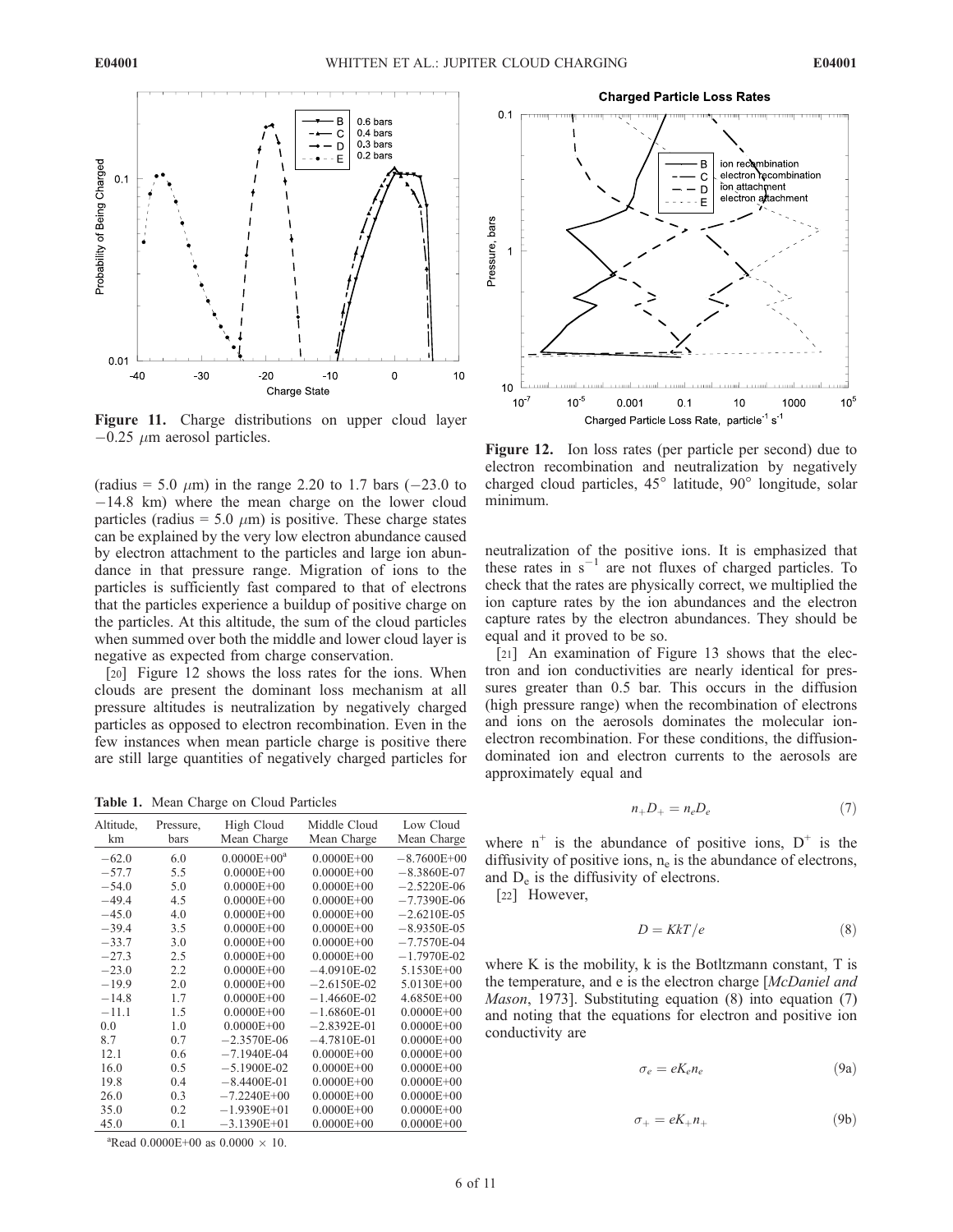

Figure 13. Electron and ion conductivity,  $60^\circ$  latitude,  $90^\circ$ longitude, solar minimum.

we see that the equality in equation (7) explains the nearly identical variation of the electron and ion conductivities with altitude for the lower part of the atmosphere.

[23] Mobilities for hydrogen and helium were taken from Ramanan and Freeman [1990, 1991] and ion mobilities from Meyerott et al. [1980], who obtained an approximate expression from laboratory measurements. We have modified some of the constants to reflect the units used in this paper to obtain

$$
K_{+} = 5.05 \times 10^{21} (83.0 / \text{ion mass})^{0.376} / N_{atm}
$$
 (10)

where ion mass is the mean positive ion mass and  $N_{\text{atm}}$  is the atmospheric number density. Values of electron and positive ion mobilities and diffusivities are tabulated in Appendix D.

### 6. Conclusions

[24] 1. The presence of cloud particles at and above the 5.5 bar pressure level reduces electron densities at all pressures considered here. While most of the negative resides on the cloud particles, the positive charge is not attached as effectively. Positive ion densities are, however, increased at all pressures except  $5.5$  bars  $(-59.7 \text{ km})$ altitude) by the presence of clouds.

[25] 2. At most atmospheric pressures greater than 2.2 bars (-23 km altitude), the charge on the low cloud particles is slightly negative as a result of the high concentrations (and total surface area) of the particles. At atmospheric pressures of 2.2 bars and less, the mean charge on the lower cloud particles becomes slightly positive. The charge on the middle and upper cloud particles is negative.

[26] 3. The electron conductivity is predicted to be sufficiently high that it could be measured with a relaxation probe with capabilities similar to that employed on the Huygens entry probe [Grard et al., 1995] only for pressures below 0.2 bar.

[27] 4. Ion clustering has little influence on the electron abundances but does affect the ion abundances because of the ion concentration dependence on ion diffusivity.

[28] 5. Negative ions are not likely to be significant in the altitude/pressure region in which clouds are present but may be so above and below this region.

## Appendix A: Ionization by Galactic Cosmic Rays

[29] Solar wind interacts with the cosmic particles in the interplanetary medium and its variations related to the solar activity produce changes in the spectrum of cosmic rays. This modulation can be approximated by a heliocentric electric potential [Gleeson and Axford, 1967].

[30] Caballero-Lopez and Moraal [2004] show that the heliocentric potential approximation is valid out to approximately 20 AU. Its dependence on the distance from the solar wind transition is given by

$$
U = \frac{1}{3} V \frac{(r_s - r)}{\kappa_0} \tag{A1}
$$

where  $U$  is the heliocentric potential in MV,  $V$  is the solar wind velocity, taken as a constant 400 km  $s^{-1}$ , r is the distance in km at which the potential is to be evaluated from the sun as origin,  $r<sub>s</sub>$  is the distance of the solar wind transition from the sun and  $\kappa_0$  is obtained from the scalar diffusion coefficient,  $\kappa = \kappa_0 P \beta$ , again where P is the particle rigidity and  $\beta = v/c$  is the particle velocity, v, relative to the velocity of light, c. Thus one can see that the heliocentric potential at the distance of Jupiter is 95% of the value at Earth, where it was, of necessity determined. We use 466 MV, determined at the last solar minimum, and 1300 MV determined at the last solar maximum, reduced by 5% to characterize solar minimum and solar maximum at Jupiter.

[31] The heliocentric potential at 1 AU is determined from the counting rate of high-latitude neutron monitors [O'Brien, 2005].

[32] Figure A1 shows the cosmic ray differential energy spectra for solar modulation parameters of 400, 600 and 1000 MV. The variations from each other are significant only at energies below  $\sim$ 1 GeV.

[33] Cosmic rays are propagated through the atmosphere by means of nucleonic cascade and are assumed to be isotropic downward. The primary nuclei impact the atmospheric molecules producing secondary nuclei, nucleons and pions; neutral pions quickly decay to gamma rays, which interact with the atmosphere through the electromagnetic cascade while charged pions decay to muons, which do not strongly interact with the atmosphere. They decay into an electron/positron plus two neutrinos with enough energy to initiate an effective electromagnetic shower [O'Brien, 2005].

[34] We have adapted the  $O'Brein [2005]$  code, initially written for the Earth's atmosphere, to the conditions of Jupiter in order to calculate the production rate of ions. The mathematical treatment for cosmic ray transport is described in detail in that reference.

[35] Since the incoming particles that interact with the atmosphere of Jupiter have energies largely above 100 MeV, the cross sections used were geometric (equal to the size of the nucleus) and constant with energy [Barashenkov et al.,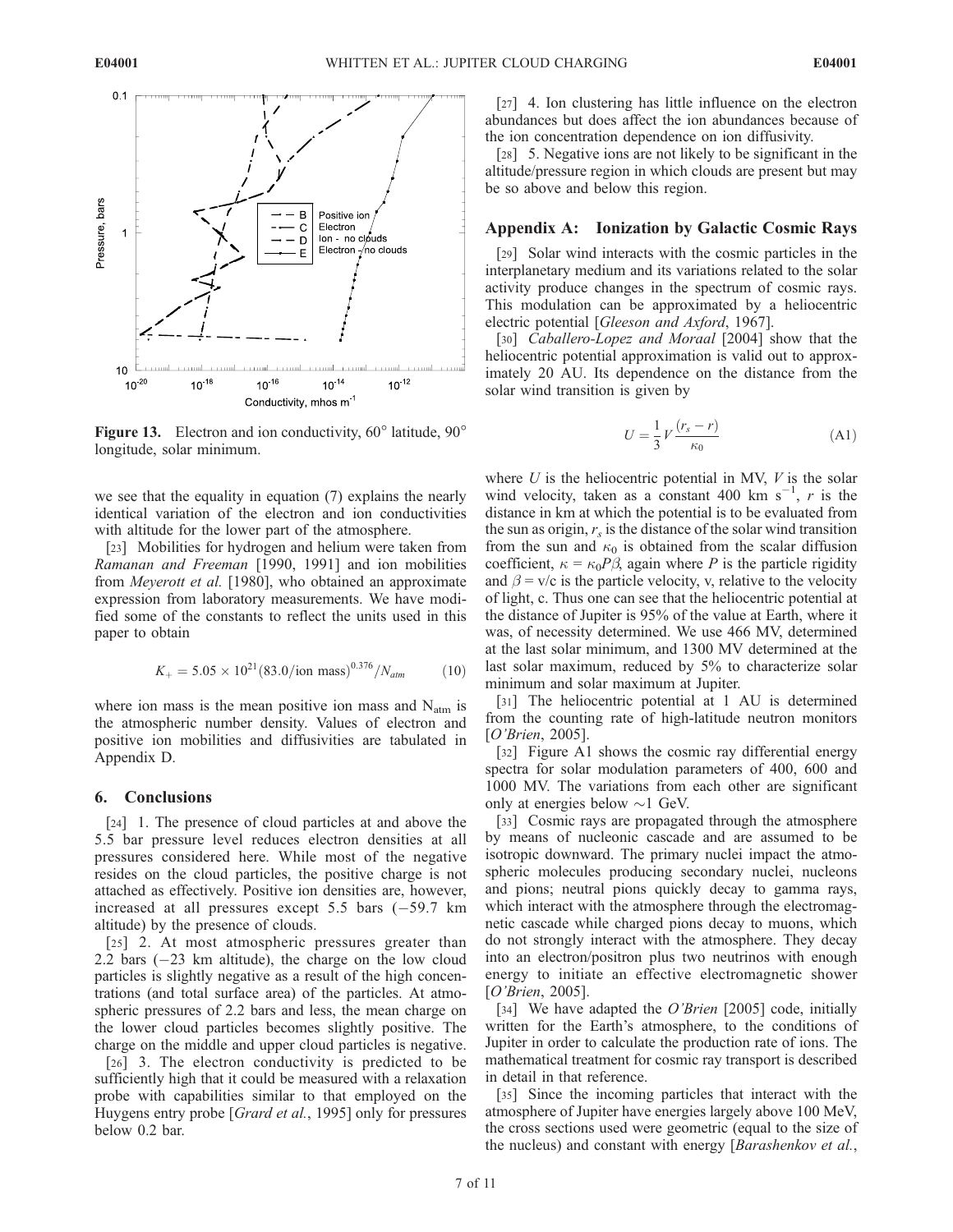

Figure A1. Galactic cosmic ray spectra as function of heliocentric potential.

1968]. The stopping powers were taken from O'Brien [1972]. The production spectra were derived from a combination of experimental and theoretical models [O'Brien, 1971, 1975a, 2005].

[36] The propagation of the electromagnetic cascade is treated in a very simple way. Electromagnetic showers are produced by two mechanisms.

[37] 1. Photons are produced by the production of neutral pions. Neutral pions have a mean life of 8.4  $\times$  10<sup>-17</sup> s and decay almost immediately into two photons creating an electromagnetic shower with a total energy comprising the rest mass of the neutral pion (produced in the hadron collision process) and its kinetic energy.

[38] 2. Muons have a  $2-\mu s$  mean life, decaying into a neutrino-antineutrino pair and an electron/positron. This decay is treated in detail. The energy deposition from charged pion decay is calculated by assuming that the total energy of the pion and one third of the energy of the decaying muon is given to the electron, also creating an electromagnetic shower. The energy taken up by electromagnetic showers is deposited at the point of production. Charged pions decay with a mean life of 26 ns.

[39] Another important contribution to ionization is provided by the continuous slowing down of charged particles, muons, charged pions and protons. At high altitude levels, the maximum of the ion production rate is due to the production of secondary particles (nuclei, hadrons, leptons and photons) by hadron-nucleus and nucleus-nucleus collisions. As the penetration depth increases, energy is drained from the cascade and the ionization rate decreases approximately exponentially with increasing depth.

[40] The minimal interaction of muons with the atmospheric constituents and their relatively long lifetime (2  $\times$  $10^{-6}$  s versus 8.4  $\times$  10<sup>-17</sup> s and 2.551  $\times$  10<sup>-8</sup>  $\sigma$ , for  $\pi^{0}$ and  $\pi^{+-}$ , respectively [O'Brien et al., 1996]) implies that muons can penetrate down to larger depths and deposit their energy below the levels where the other ionization sources peak.

# Appendix B: Cluster Ions in Jovian Atmosphere Formation of Positive Secondary Ions and Ion **Clusters**

[41] In the Jovian atmosphere (from 10 bars to 1 mbar) muon flux component of galactic cosmic rays are the main ionization source as explained in section 3. They penetrate to the deep atmosphere at levels where the total number density exceeds  $10^{25}$  m<sup>-3</sup> and ionize the neutral constituents (mainly  $H_2$  and He as well as CH4, NH<sub>3</sub>), producing the primary ions  $H_2^+$ , He<sup>+</sup>, CH<sub>4</sub>, CH<sub>3</sub>, CH<sub>2</sub><sup>+</sup> and electrons. Fast reactions with the neutrals rapidly convert these into secondary ions and ion clusters. Studies of stratospheric conductivity on Earth suggest that less mobile but relatively long-lived molecular cluster ions provide the main contribution to the stratospheric conductivity [Hua and Holzworth, 1996]. The  $He<sup>+</sup>$  ions that are initially formed also get converted into  $CH_5^+$  due to abundance of  $H_2$  and CH<sub>4</sub> and the inverse temperature dependence of three-body association reaction [Hiraoka and Kebarle, 1975]. Bimolecular reactions of  $CH<sub>5</sub><sup>+</sup>$  ions with the most abundant species  $H<sub>2</sub>$ , He and CH<sub>4</sub> are not possible [*Capone et al.*, 1979], but  $CH<sub>5</sub><sup>+</sup>$  reacts with C<sub>2</sub>H<sub>6</sub> and NH<sub>3</sub> to produce C<sub>2</sub>H<sub>7</sub><sup> $+$ </sup> and NH<sub>4</sub><sup> $+$ </sup>, respectively. At altitudes near and above the ionization peak where concentration of ammonia decreases very rapidly with altitude, bimolecular ion-molecule reactions are no longer important loss processes for these ions; instead three-body ion cluster reactions play a major role [Capone et al., 1979].

[42] After considering various possible ion clustering reactions in lower atmosphere of Jupiter such as  $H_3^+$  with  $H_2$ , NH<sub>4</sub> with NH<sub>3</sub> and CH<sub>5</sub> with CH<sub>4</sub>, we find that clustering of ions  $H_3^{\dagger}$  with  $H_2$  becomes relatively unimportant due to small lifetime of  $H_3^+$  and lower rate constant of this reaction. The formation of the cluster between  $NH<sub>4</sub><sup>+</sup>$  and  $NH<sub>3</sub>$  controls the loss process of  $NH<sub>4</sub>$  in the lower deep troposphere of Jupiter. In the absence of laboratory data for clustering of ions to  $CH_4$  and  $NH_3$ , Capone et al. [1979] assumed three rate coefficients, 0,  $10^{-31}$ , and  $10^{-29}$  cm<sup>6</sup> s<sup>-1</sup> to predict the cluster ion concentration. Under the first condition  $NH<sub>4</sub><sup>+</sup>$  was found to be most dominant positive ion with hydrocarbon ions becoming more prevalent above the ionization peak. However, in later two cases  $NH_4^+ \cdot NH_3$ became increasingly more dominant with increasing rate coefficient. More recently, Hamon et al. [2002] measured the association reaction rate with a coefficient of 2.34  $\times$  $10^{-41}$  (300/T)<sup>-3.38</sup> m<sup>6</sup> s<sup>-1</sup>. Therefore equilibrium between the molecular cluster and cation is established

$$
NH_4^+ + NH_3 + M \rightarrow NH_4^+ \cdot NH_3 + M \tag{B1}
$$

[43] At equilibrium, the cluster ion  $NH_4^+ \cdot (NH_3)_n$  is expected to be dominated by the size  $n = 4$  between 10 bars to 1 bar and decreases to size  $n = 2$  at 100 mbar due to increasing temperature and decreasing ammonia concentration.

[44] Because of relatively low temperature expected in this region of the Jovian atmosphere, collisional destruction of the ion clusters is unimportant [Capone et al., 1979]. Moreover, because of very dense atmosphere and large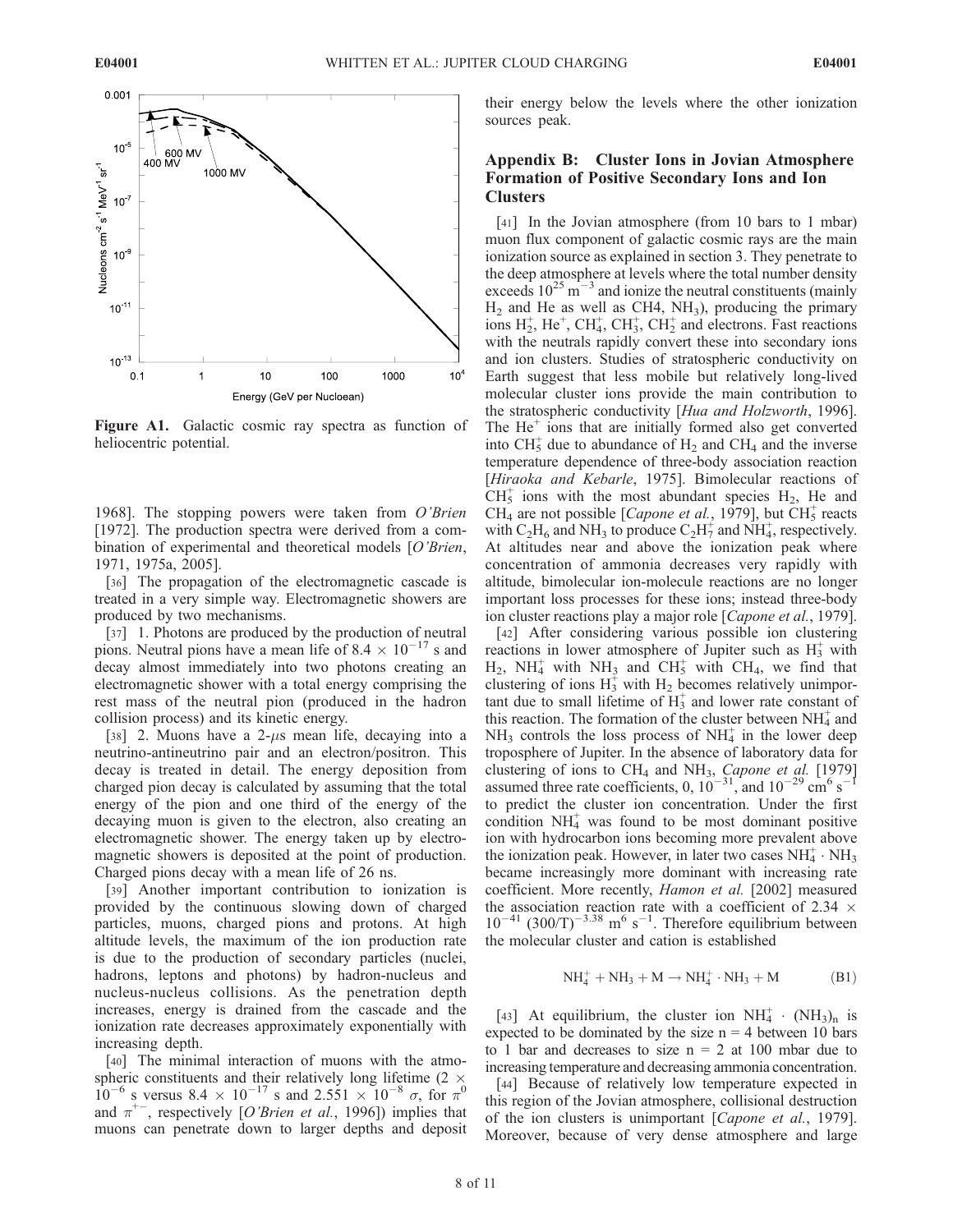E04001

Table B1. Calculated Values of the Mass of the Ion Clusters in Jupiter's Atmosphere

| Type of Positive Ion Cluster | Mass, amu               |
|------------------------------|-------------------------|
| $NH_4^+ \cdot (NH_3)_4$      | 86                      |
|                              | 86                      |
| $NH_4^+ \cdot (NH_2)_2$      | 52                      |
|                              | $NH_4^+ \cdot (NH_3)_4$ |

Jupiter-Sun distance, photodissociation of the cluster ions also becomes unimportant and ion clustering predominates in this region of the Jovian atmosphere. Calculated values of the mass of the ion clusters in Jupiter's atmosphere are shown in Table B1.

## Appendix C: Negative Ions

[45] As suggested in the foregoing, electrophyllic species probably occur in the Jovian atmosphere, e.g.,  $NH<sub>2</sub>$ , CH3, OH. The question, however, is are they present in sufficient abundance to influence (1) the electrical charging of the cloud particles and (2) those parts of the atmosphere in which no cloud particles are present? To resolve the first question, we assumed the presence of a well mixed electrophyllic constituent such as  $O<sub>2</sub>$  in various mixing ratios as shown in Figure C1. Minor constituents such as  $NH<sub>2</sub>$ , CH<sub>3</sub>, OH are very chemically active and will not likely be present in mixing ratios of the order of 1 part per million (ppm). A constituent that would be present in sufficient abundance to compete with the cloud particles in attaching electrons would have to be chemically inactive, e.g.,  $O_2$ , and present in mixing ratios of at least 1 ppm. We have no evidence from past observations for the presence of such a constituent in sufficient quantities to be significant.

[46] In order to obtain the electron attachment rates illustrated in Figure C1 for case 1, we employed a simple model of the Jovian ionosphere to compute the electron, positive ion and negative ion abundances and the rate of



Figure C1. Electron capture rates, latitude 45°, longitude 90, large ion mass clustering. The profiles correspond to the following mixing ratios of attaching species: profiles B,  $10^{-4}$ ; C,  $10^{-5}$ ; D,  $10^{-6}$ ; E,  $10^{-7}$ ; and F,  $10^{-9}$ .



**Figure C2.** Electron and negative ion density, latitude  $45^\circ$ , longitude 90°, clouds not present. Profiles B, C, and D refer to electrons, profiles E and F refer to negative ions. The profiles correspond to the following mixing ratios of attaching species: profiles B,  $10^{-8}$ ; C,  $10^{-9}$ ; D,  $10^{-11}$ ; E,  $10^{-8}$ ; and F,  $10^{-9}$ . Large ion mass clustering.

negative ion formation by attachment of electrons to the assumed electrophyllic species by assuming that the presence of the cloud particles did not affect the rates. The total electron capture rate for the densities shown in Figure 2 is illustrated for comparison.

[47] The positive ion-negative ion recombination was taken to be the same as the three-body positive ion –electron coefficient while the three-body electron attachment rate was taken from Banks and Kockarts [1973]:

$$
\kappa = 1.5 \times 10^{-41} (300/T) \exp(-600/T) \text{ m}^6 \text{ s}^{-1}
$$
 (C1)



**Figure C3.** Ion density  $45^\circ$ , longitude  $90^\circ$ , large ion mass clustering.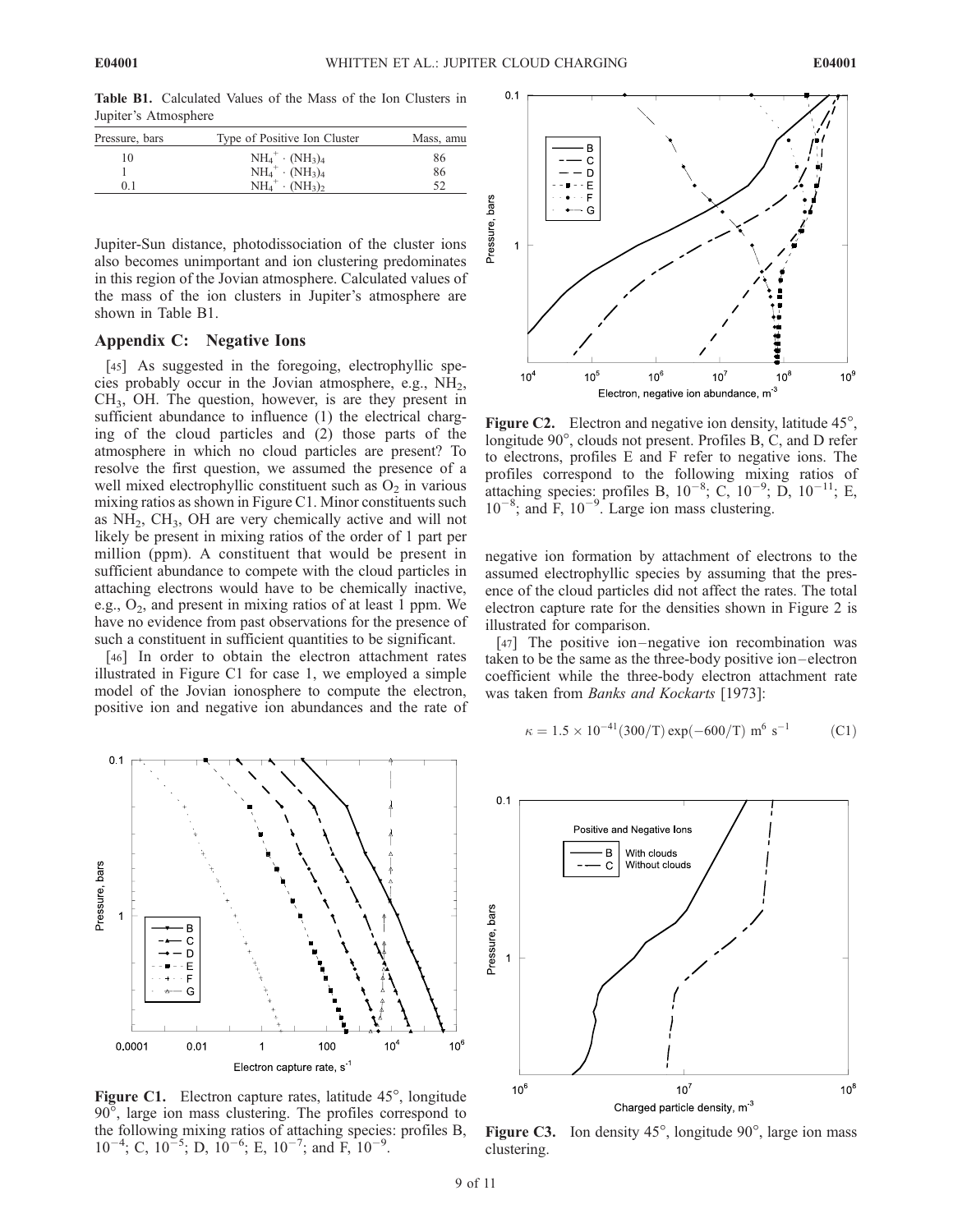Table D1. Electron and Positive Ion Mobilities and Diffusivities

| Pressure,<br>bars | Ion Mobility,<br>$\rm m^2~V^{-1}~s^{-1}$ | Electron Mobility,<br>$\rm m^2~V^{-1}~s^{-1}$ | Ion Diffusivity,<br>$m^2$ s <sup>-1</sup> | Electron Diffusivity,<br>$m^2$ s <sup>-1</sup> |
|-------------------|------------------------------------------|-----------------------------------------------|-------------------------------------------|------------------------------------------------|
| 6.00              | 5.8300E-07                               | 1.1000E-02                                    | 1.4600E-08                                | 2.7500E-04                                     |
| 5.50              | 6.2200E-07                               | 1.1800E-02                                    | 1.5100E-08                                | 2.8600E-04                                     |
| 5.00              | 6.6200E-07                               | 1.2600E-02                                    | 1.5700E-08                                | 2.9800E-04                                     |
| 4.50              | 7.1200E-07                               | 1.3600E-02                                    | 1.6300E-08                                | 3.1200E-04                                     |
| 4.00              | 7.6600E-07                               | 1.4800E-02                                    | 1.7000E-08                                | 3.2700E-04                                     |
| 3.50              | 8.5000E-07                               | 1.6500E-02                                    | 1.8000E-08                                | 3.5000E-04                                     |
| 3.00              | 9.4400E-07                               | 1.8500E-02                                    | 1.9100E-08                                | 3.7500E-04                                     |
| 2.50              | 1.0900E-06                               | 2.1400E-02                                    | 2.1000E-08                                | 4.1500E-04                                     |
| 2.20              | 1.1600E-06                               | 2.3200E-02                                    | 2.1400E-08                                | 4.2700E-04                                     |
| 2.00              | 1.2500E-06                               | 2.5000E-02                                    | 2.2300E-08                                | 4.4700E-04                                     |
| 1.70              | 1.4000E-06                               | 2.8400E-02                                    | 2.3200E-08                                | 4.7200E-04                                     |
| 1.50              | 1.2000E-06                               | 3.1200E-02                                    | 1.9100E-08                                | 4.9600E-04                                     |
| 1.00              | 1.3200E-06                               | 4.0900E-02                                    | 1.8900E-08                                | 5.8600E-04                                     |
| 0.80              | 1.5700E-06                               | 4.9300E-02                                    | 2.0900E-08                                | 6.5700E-04                                     |
| 0.60              | 1.9100E-06                               | 6.0900E-02                                    | 2.3200E-08                                | 7.4000E-04                                     |
| 0.50              | 2.1600E-06                               | 6.9700E-02                                    | 2.4700E-08                                | 7.9800E-04                                     |
| 0.40              | 3.1700E-06                               | 8.5700E-02                                    | 3.4200E-08                                | 9.2400E-04                                     |
| 0.30              | 3.9000E-06                               | 1.0600E-01                                    | 4.0700E-08                                | 1.1000E-03                                     |
| 0.20              | 5.4600E-06                               | 1.4900E-01                                    | 5.5600E-08                                | 1.5200E-03                                     |
| 0.10              | 2.4800E-05                               | 6.8000E-01                                    | 2.4600E-07                                | 6.7400E-03                                     |

This equation is strictly true only when molecular oxygen is the third body since the reaction

$$
O_2 + O_2 + e \to O_2^- + O_2 \tag{C2}
$$

is a resonant process and thus larger than would be the case if the third body is some other species such as molecular hydrogen. Hence we reduced the numerical constant in equation (C1) from  $1.5 \times 10^{-41}$  to  $1.5 \times 10^{-42}$  for the computations reported here. Finally, we expect negative ions to form clusters as described for positive ions in Appendix B.

[48] Profile G in Figure C1 represents the computed total electron attachment rate to the cloud particles. Figure C1 shows that the mixing ratio of the electrophyllic constituent must be  $10^{-6}$  or larger to compete with and change the loss rate of electrons to the cloud particles. It also shows that even for such large densities, the effects will be significant only at the lowest altitudes.

[49] At pressures higher than about 6 bars clouds may be absent. For that case negative ions may become an important, even the predominant, carrier of negative charge. Figure C2 illustrates the computed electron and negative ion abundances for various mixing ratios of minor constituents if clouds are absent. Then mixing ratios of less than 1 part per billion are sufficient to influence the electron and negative ion abundance. For example, a mixing ratio as small as  $10^{-11}$  causes the negative ion abundance to exceed the electron abundance at pressures greater than 1 bar. Mixing ratios of  $10^{-9}$  and larger cause the negative ion abundance to exceed the electron abundance at all pressures greater than 0.1 bar.

[50] Figure C3 illustrates the computed positive and negative ion abundances if the attachment of electrons to electrophyllic species is so fast that essentially all of the negative charge is in the form of negative ions. Here we have assumed that the mass of the clustered negative ions is equal to the mass of the clustered positive ions. Under these conditions, the net charge on the cloud particles is zero

because the mobilities of the two ion species are equal and thus diffuse to the cloud particles at the same rate. For the same reason the abundances of the two species are also equal. However, the interaction with the particles (charging and neutralizing) results in an increase in the effective ion recombination coefficient and thus smaller ion densities.

[51] To summarize the results of Appendix C, negative ions are very unlikely to be significant carriers of negative charge in the cloud region  $(\sim 0.1$  to 6 bars) but may be important above and below the cloud region.

## Appendix D: Electron and Ion Mobilities and **Diffusivities**

[52] Table D1 presents the electron and positive ion mobilities and diffusivities for the ion masses in Figure 5.

[53] **Acknowledgments.** The authors wish to thank Richard Turco of the University of California, Los Angeles, and Robert Carlson of the Jet Propulsion Laboratory for helpful comments.

#### References

- Atreya, S. K., and A. S. Wong (2005), Coupled clouds and chemistry of the giant planets—A case for multiprobes, in The Outer Planets and Their Moons, edited by T. Encrenaz et al., pp. 121-136, Springer, New York.
- Banks, P. M., and G. Kockarts (1973), Aeronomy, Part B, pp. 257-260, 278, Academic, New York.
- Barashenkov, V. S., K. K. Gudima, and V. D. Toneeva (1968), Energy dependence of nuclear cross sections above 10 MeV, Dubna Rep. P2 – 4183, Jt. Inst. for Nucl. Res., Moscow.
- Borucki, W. J., and R. C. Whitten (2008), Influence of high abundances of aerosols on the electrical conductivity of the Titan Atmosphere, Planet. Space Sci., 56, 19-26.
- Borucki, W. J., R. C. Whitten, E. L. O. Bakes, E. Barth, and S. Tripathi (2006), Predictions of the electrical charging of the aerosols in Titan's atmosphere, Icarus, 181, 527 – 544.
- Caballero-Lopez, R. A., and H. Moraal (2004), Limitations of the forcefield equation to describe cosmic ray modulation, J. Geophys. Res., 109, A01101, doi:10.1029/2003JA010098.
- Capone, L. A., J. Dubach, R. C. Whitten, and S. Prasad (1979), Cosmic ray ionization in the Jovian atmosphere, Icarus, 39, 433-449.
- Friedlander, S. K. (1977), Smoke, Dust and Haze, John Wiley, New York. Fuchs, N. A. (1961), Aerosols, Pergamon, London.